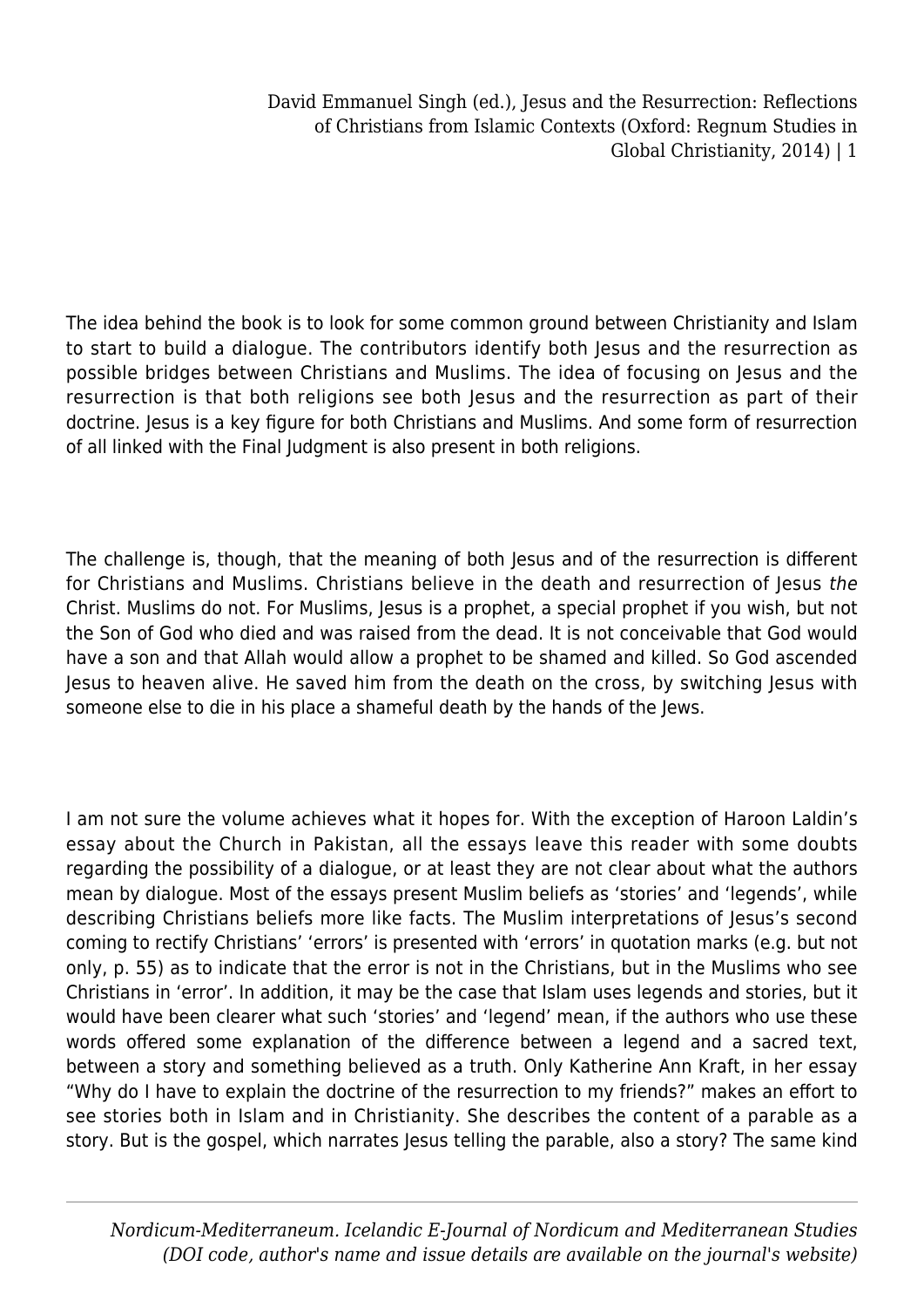David Emmanuel Singh (ed.), Jesus and the Resurrection: Reflections of Christians from Islamic Contexts (Oxford: Regnum Studies in Global Christianity, 2014) | 2

of story as the parable itself?

The categorical and irreconcilable differences are emphasized much more than the potential similarities. So every time Jesus is mentioned the emphasis is on the fact that there would be no Christianity if Jesus did not die on the cross and did not resurrect three days after it, which is what is intensely denied by Muslims (in particular, but not only, in Brent Neely and Peer Riddell's "Familiar Signs, Altered Concepts"). What kind of dialogue may one have if one of the "bridges", Jesus, is so that "the Jesus of Christianity is in many way unrecognizable in Islam" (p. 64)? David Grafton"s "He Ascended into Heaven: Samuel Zwemer'S Critique of Ascension and Return of Jesus on the Day of Judgment in Islam" reports Zwemer's words as: "It is the rock of Chirst's Sonship which is the stone of stumbling and the rock of offence to the Moslem mind … in fact may we not expect that if there is a nation or race on earth more inaccessible than another, more averse to the gospel, more hardened against its teaching" (p. 97). Given these "barbaric" beliefs, is there anything more than "we share a God that has positive intentions for Humanity" (p. 98-99) as a point of commonality and a spring for dialogue? What kind of dialogue can emerge if one describes the other party in this way?

And what is the difference between a dialogue and an attempt to convert? Both Christians and Muslims believe in a form of Hell. But the Muslim hell is described in this book as much worse than the Christian hell. So Christians can (should?) use this point in common to bring Muslims over to Christianity, since Christian Hell is less frightening (Theodore Gabriel's "Resurrection in Islam").

The volume can be seen as a possibly clumsy attempt by some Christians to initiate a dialogue with Islam on the similarities and the differences in their doctrines. But it feels more like a book written by Christians for Christians on the differences and the similarities of their dogmas. I am not sure the approach is the most effective to establish a genuine dialogue. Probably because when I think of attempts at dialogues between different religions, I think more of the Dalai Lama's approach of minimizing the discourse about theological positions in favor of concentrating on the meanings of the messages that the different religions offer to someone's life.

*Nordicum-Mediterraneum. Icelandic E-Journal of Nordicum and Mediterranean Studies (DOI code, author's name and issue details are available on the journal's website)*